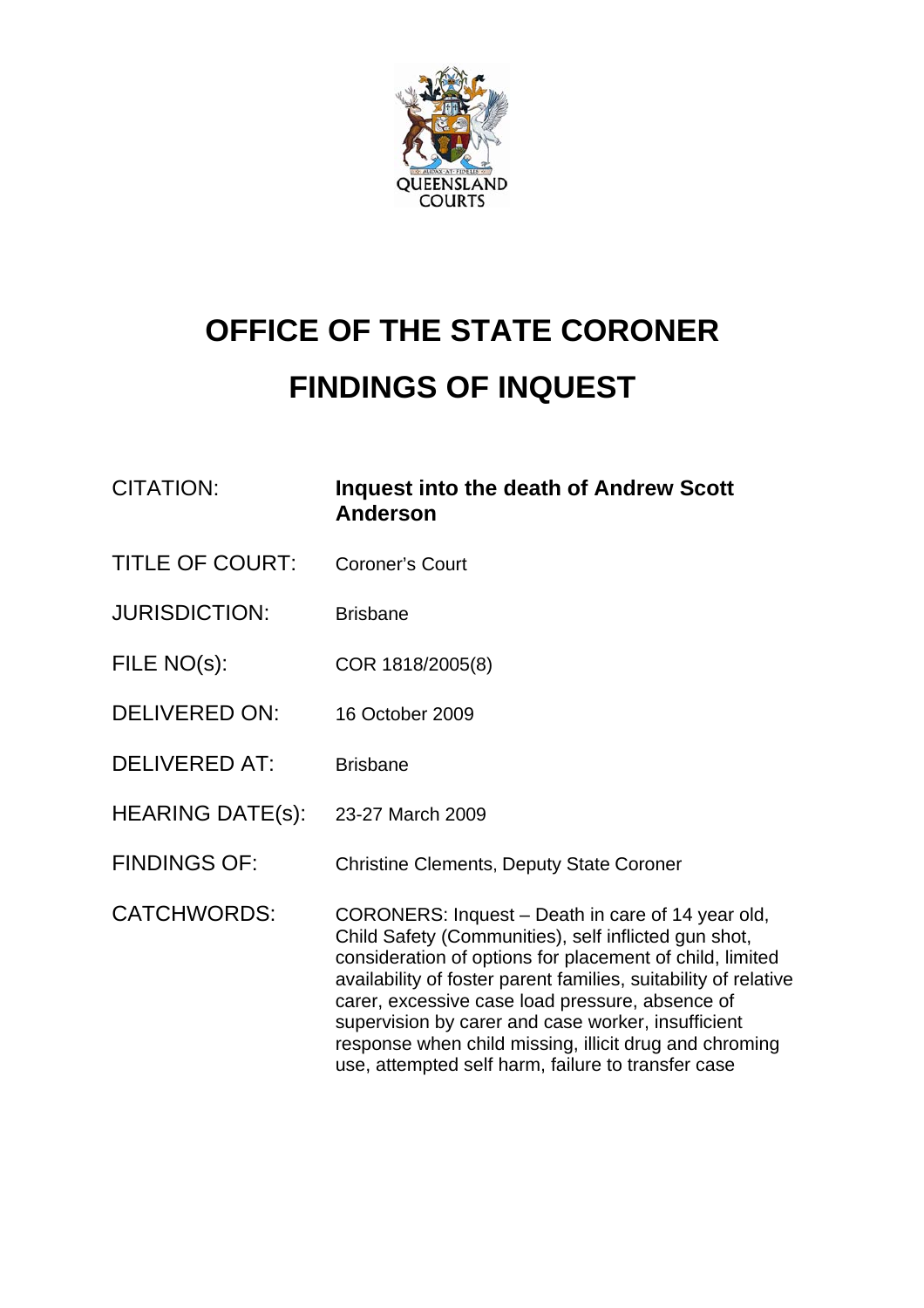# REPRESENTATION:

Counsel Assisting: Mr Mark Green instructed by the Office of the State Coroner

Counsel for the Department of Child Safety instructed by the Department of Child Safety: Mr Philip Scott, Crown Law

Counsel for Ms Willis: Ms Catherine Hartigan Instructed by Messrs Hall Payne Lawyers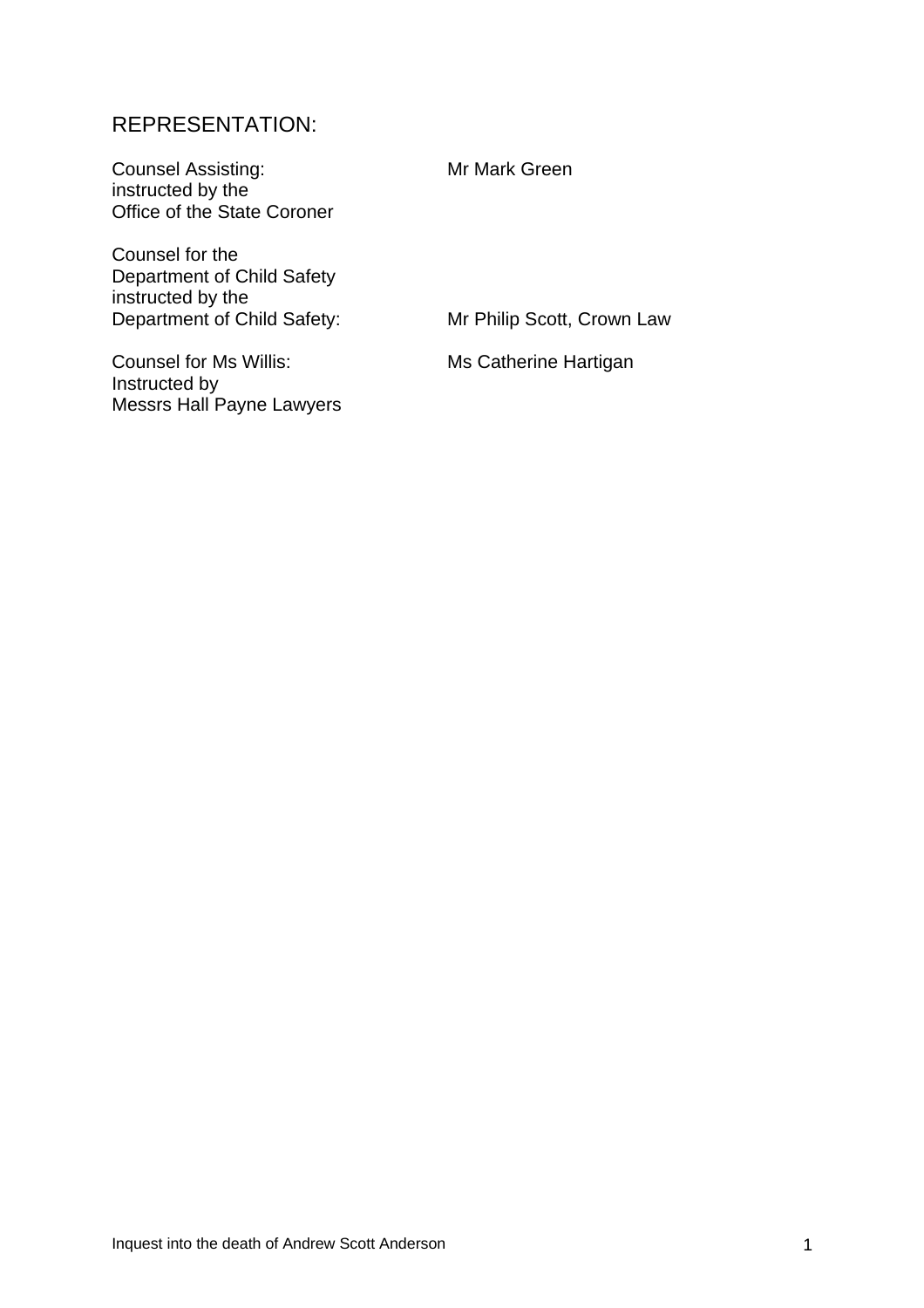### **Introduction**

Andrew Scott Anderson was born on 10 September 1990. He died on 25 July 2005, just six weeks short of his fifteenth birthday. He died due to a self inflicted bullet wound which caused a fatal head injury. This inquest will review the events of his life leading to his tragic death. The three main issues will be:

- Andrew's life and the significant people involved in his life leading up to 19 March 2004 when he was placed in the care of the Department of Child Safety.
- Andrew's life after he was placed in the care of the Department of Child Safety up to the time of his death.
- A review of the care and supervision provided by the Department of Child Safety, (now the Department of Communities).

This inquest has not received direct evidence from Andrew's father, Scott Anderson who refused to participate. Shortly before the inquest commenced a letter was received from a psychiatrist indicating it would be detrimental to Mr Anderson's mental health to provide evidence. Mr Anderson declined the opportunity to provide any further material to the inquest.

# **Family upbringing**

Andrew's father, Scott Anderson separated from Andrew's mother soon after his birth. She suffered depression and died in 1995 due to a prescription drug overdose. The information available to this inquest suggests her death was intentional. Andrew, his sister and half brother lived with Scott Anderson who employed a young woman as a nanny to assist him. That young woman, Toni, effectively became Andrew's mother from the time he was eleven months old. Toni and Scott married in 1993 and the family unit continued until February 2004 when Toni left Scott, Andrew and his sister. Toni and Scott subsequently divorced. The other child had already been placed in care.

It is mainly through Toni's evidence that Andrew's early childhood years were retold. Toni Anderson was an impressive and caring young woman who gave her evidence knowing it would be painful to her to revisit the pivotal eleven years of her life she shared with Scott Anderson and his children. In the early years of the marriage she described a happy young family where she provided a stable and loving home environment. She was supported by Scott who provided financially for the family. Often he had to be away from the family due to work and Toni found herself cast in the role of disciplinarian and guide to the children. Scott was content to relax and enjoy the children when he was able to spend time with them free from work commitments. Toni recalled Andrew as a sweet, timid child who was less mature than his peers.

It was as early as kindergarten age when Toni noticed Andrew was somehow different from other children. She noticed him sitting alone, and unable to sit still or concentrate. By the time he had reached grade six in primary school, Andrew was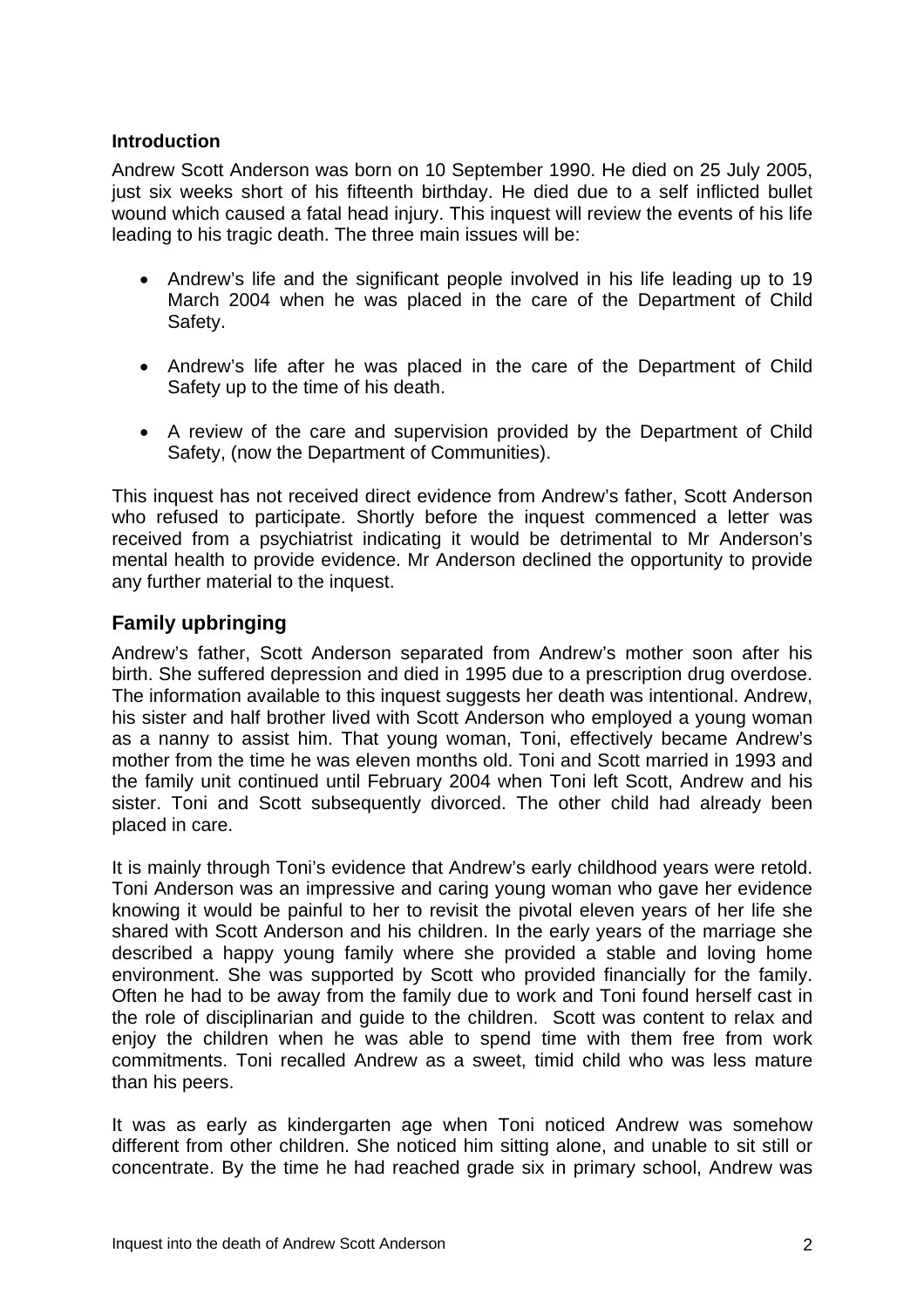identified in the school as problematic in his behaviour. Toni said he simply could not cope in the classroom situation and would get up and leave. Throughout their marriage, Scott and Toni were dedicated and committed in their efforts to help Andrew. A referral from a school counsellor while the family was living in Brisbane ultimately led them to a child psychiatrist, Dr Todd Wakefield.

Over the years there were varying diagnoses including Attention Deficit Disorder, Attention Deficit Hyperactivity Disorder, depression, and anti social disorder. They were advised Andrew required more discipline. Toni felt Andrew and the family benefited from the advice from this doctor over a three year period, but the family then moved to Toowoomba and the support ceased. Over the years Toni and Scott attempted to help Andrew with medication, behaviour modification programs and by themselves attending parenting classes, but the situation did not improve. As Andrew grew older he was unable to be left unsupervised due to his unpredictable and sometimes dangerous behaviours. On one occasion Toni left him in the car for a brief period while she was in the bank. She returned to find he had lit a fire in the back seat of the car.

The home environment was no longer happy but constantly stressed. Toni recognised Andrew's behaviour worsened when his father was away. He was very dependent on his father giving him attention. Toni indicated Scott was himself unpredictable and somewhat ambivalent towards his son. The situation at school deteriorated when Andrew reached high school. The parents were constantly summoned to school to attempt to negotiate a way of managing Andrew's behaviour in the school environment. Andrew was repeatedly suspended and ultimately required to change schools.

The first involvement of the Department of Child Safety (the Department) was in 1999 when Scott Anderson advised he was unable to care for Scott's half brother. In 2000, a protection notification was recorded after Scott told the Department that Andrew was destroying the family and Scott could not keep bashing Andrew. Toni was unaware of this contact. In 2003 Scott contacted the Department again stating he could no longer deal with Andrew's significant behaviour problems but he failed to attend an arranged meeting indicating alternative counselling was in place.

Scott was apparently dealing with his own demons as well as the increasing stress on his marriage and his difficulty in managing his anger and frustration with Andrew despite all his efforts. In the last twelve months of the marriage Scott was receiving treatment for depression. Toni indicated she was kept apart from certain areas of Scott's life. There were friends and associates she knew very little of and Scott's involvement with another person was a final stressor which contributed to the failure of the marriage. After the marriage ended in February 2004, Scott told Toni he was using amphetamines. Both of them suffered from the loss of their marriage. Scott retreated with the children and initially wanted no contact with Toni or her involvement with the children. Toni felt she had lost her identity as wife and mother and mourned the loss. She thought Andrew considered the separation would be positive for him with more time with his father after her departure.

On 19 March 2004, Scott was again summoned to attend Andrew's school due to his son's misbehaviour. Scott attended the school but his frustration finally overcame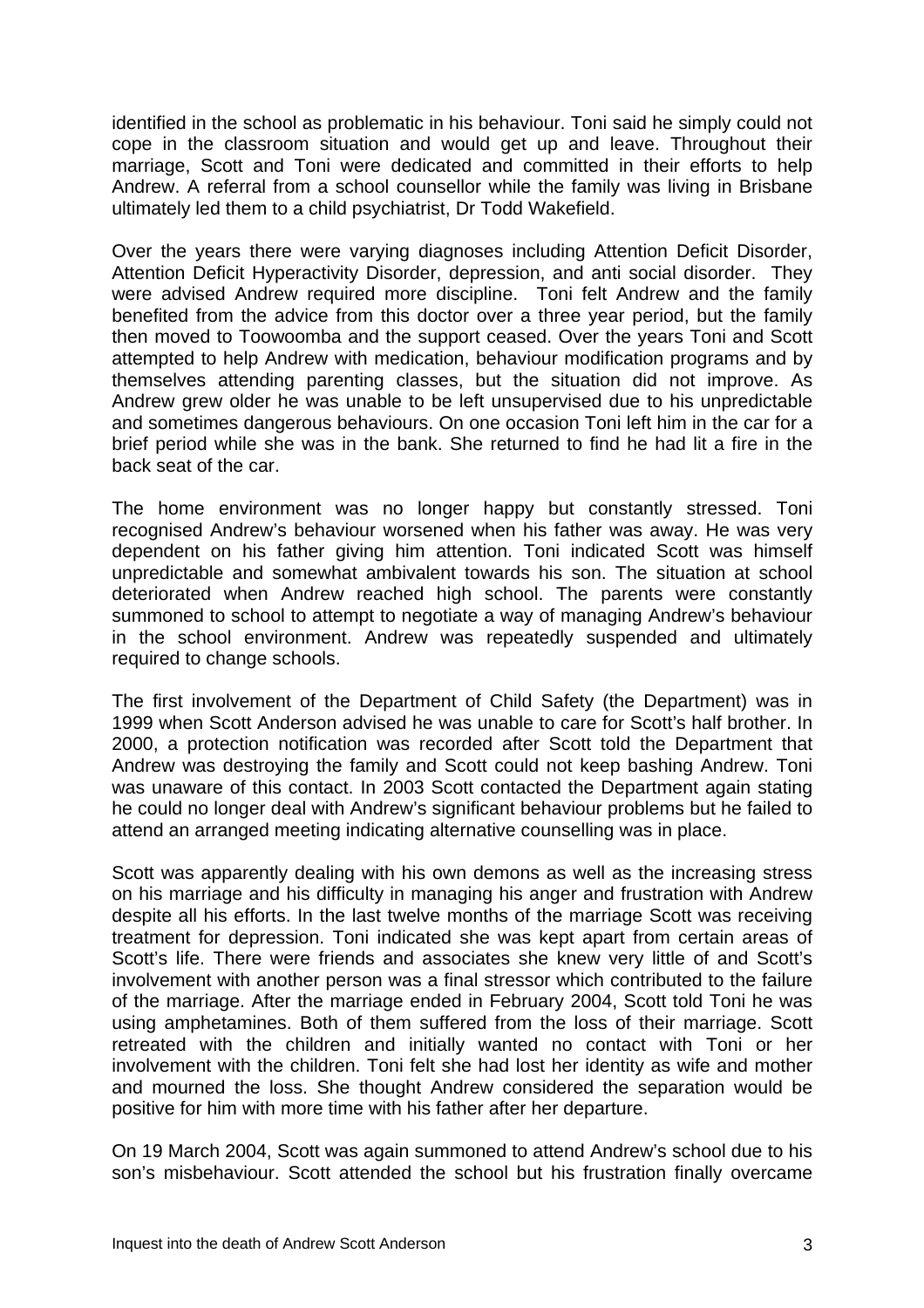him and he lost control and physically assaulted Andrew to such an extent that the male school principal sought to intervene to protect Andrew. Scott then assaulted the principal. The police and Child Safety authorities were called. Andrew was taken into emergency care and for the duration of his life, remained subject to the authority, care and control of the Department.

## **Andrew's life in care between 19 March 2004 and 25 July 2005**

Andrew was taken to hospital after his father assaulted him. From there he was placed in emergency care and then with a foster family. The Department determined quite properly, he could no longer live with his father. Although there was some initial contact with Toni, her very recent separation and loss of self confidence to deal with Andrew meant she did not propose to the Department that she could care for Andrew. It does not appear from the Department's records that Toni was ever seriously considered, or reconsidered as a carer for Andrew. In retrospect, Toni thought she might have considered the possibility if provided with professional assistance. It must be said Scott's attitude to Toni at the time may also have influenced the Department.

In March 2004, the Department was severely limited in its capacity to place children in foster care. Andrew was placed with a family where the parents were caring for their own three children as well as five foster children. Perhaps unsurprisingly, especially with a child with Andrew's history of difficult behaviours, the placement failed. The lack of alternative foster home placement led to Andrew being placed in a communal youth home supervised by a rotation of youth workers.[1](#page-4-0)

Andrew was the youngest of the group and was exposed to an older peer group already involved in offending behaviours and the juvenile justice system. It was during July and August 2004 that there were reports of Andrew sniffing paint and absenting himself from the group home and living on the streets in Toowoomba. Toni visited Andrew while he was at the communal youth house. She was concerned with the apparent laxity in supervision, particularly for Andrew who had not previously managed to avoid trouble if left unsupervised. She noticed he was drawn to the older boys and impressed by them. As she saw it, "*He would just be attracted by anyone who was anti social*." [2](#page-4-1)

This placement also became untenable, partly because there were times when Andrew returned and stayed with his father, Scott who did not support the placement at the youth home. The department experienced extreme difficulty in trying to communicate with and work with Scott regarding his son's future. He was ambivalent towards his son as far as making a true commitment to working with the department towards Andrew's return to his full time care, but he undermined placements arranged by the department in the interim. One wonders what impact this must have had on Andrew who continually wanted to be with his father.

<span id="page-4-0"></span><sup>1</sup> RAPT placement

<span id="page-4-1"></span><sup>2</sup> Transcript 1, Page 60, lines 53-54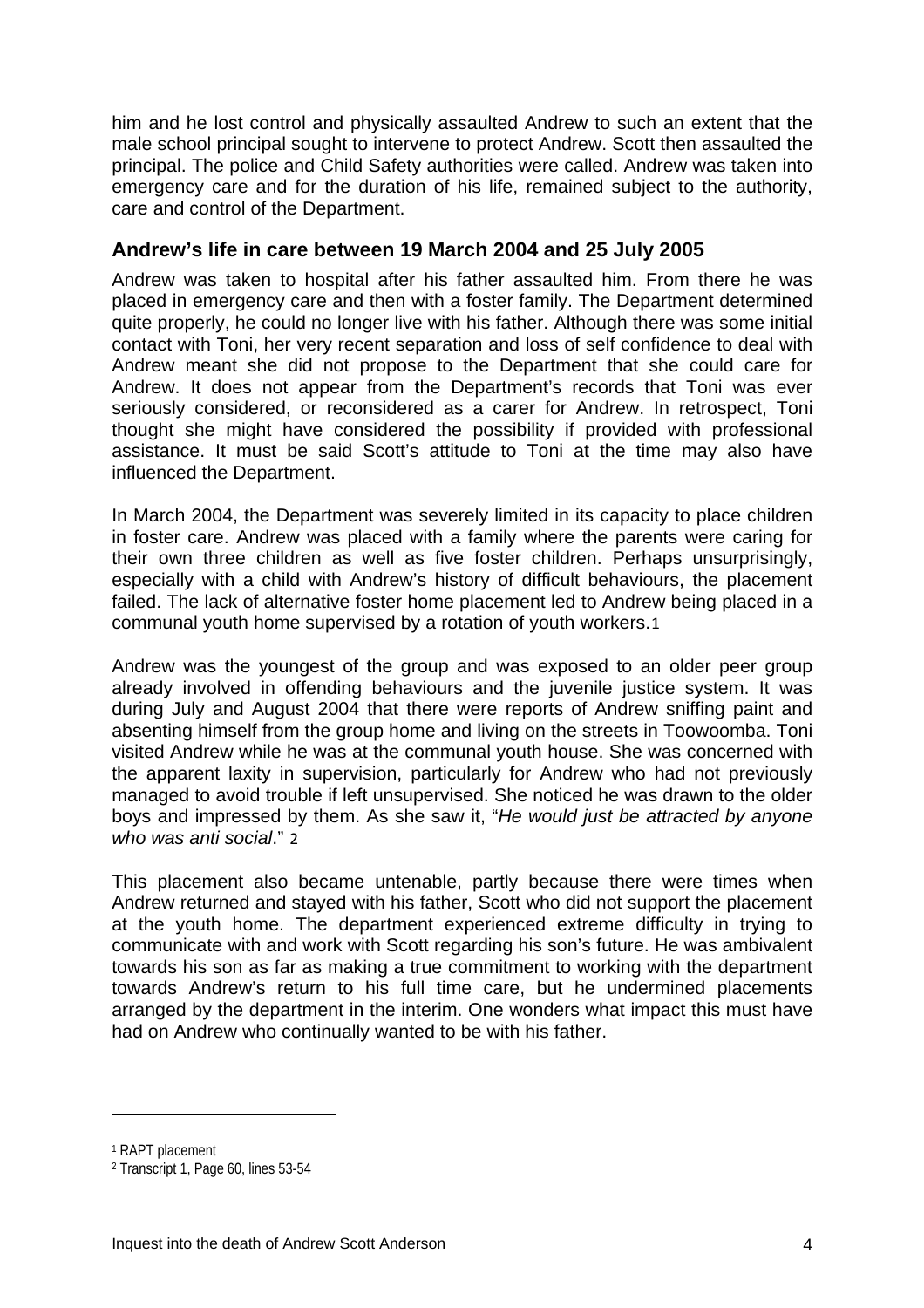#### **Placement with Grandfather**

Eventually, on 13 August 2004, when no other options appeared available, an arrangement was reached for Andrew to stay with his grandfather, Scott's father, Nelson Anderson. Scott had taken the decision out of the Department's hands by removing the boy to Brisbane.

On 6 September 2004, Andrew's Family Services Officer was Karla Johnson. She applied for Nelson to be formally assessed for suitability as a "relative carer". The assessment was to establish whether Nelson could provide a stable placement. It was noted there was unsupervised contact between the father, Scott and the son, Andrew, although reunification was not being considered at the time due to the father's ambivalence.

With respect to Andrew's education, the case worker stated; "*Andrew does not see the need to attend school. He may benefit from an alternative educational program with supports*".[3](#page-5-0) It is noted Andrew had been in the department's care since March 2004 and there is no evidence of him attending school from that time.

The request for assessment of the grandfather also noted that previous placements had broken down due to Andrew's inappropriate behaviour and therefore the proposed placement should be supported. Andrew was noted to have offending behaviours and could be at risk of entering the juvenile justice system. It was also noted the father's ambivalence to the child was a risk to his emotional wellbeing and the grandfather might be able to monitor this with respect to appropriate times for contact.

The request also went on to record Andrew was a suicide risk, but refusing to attend counselling. It was noted he had supports through Kids Help line and the child safety officer and there should be "*gentle discussion at a later date*".

The request recorded the information sourced from Andrew's father that Andrew had been diagnosed with ADHD but the Community Youth Mental Health Service diagnosis was of substance abuse, particularly chroming. Andrew refused any support about this issue. There was also a notation Andrew was collecting weapons, in particular knives while previously living in the community shared house. Although this was concerning there was no history of Andrew using the knives against others.

Finally, the request noted his father was verbally and physically abusive to Andrew and had harmed him in the past. Sadly, Andrew saw nothing wrong in his father's behaviour.

A social work consultant, Lisa Liu was contracted to perform the assessment. She reviewed departmental material before visiting Nelson Anderson at his home at Newnham Road, Mt Gravatt East on 10 September 2004. It was recorded that Nelson was approaching his seventy first birthday.

<span id="page-5-0"></span><sup>&</sup>lt;sup>3</sup> Fxhibit B 49.2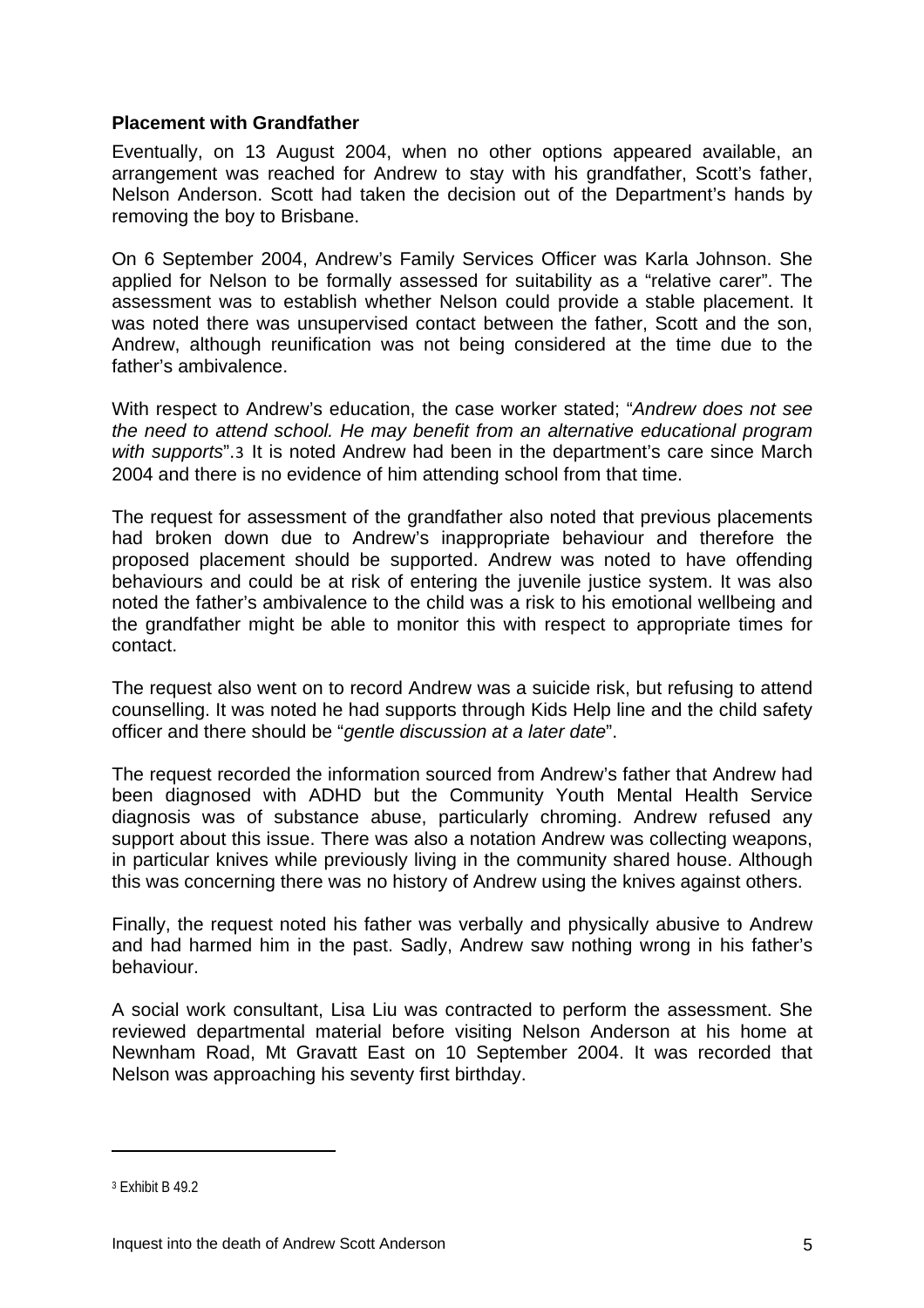Although the report by Ms Liu is detailed factually it failed to elicit basic information about Nelson which was essential to consider. The report also appears to have accepted at face value what Nelson told the interviewer without any checking.

Clearly from the evidence given to this inquest, Nelson must have tailored his answers and avoided providing information to Ms Liu. However, having listened to Nelson Anderson's evidence, it is hard to match up the person described by Ms Liu with the Nelson Anderson who presented before court. It was hard not to form the impression that in giving his evidence, Nelson tailored his answers when it suited him. He refuted any criticism of his son, Scott regarding his relationship with Andrew. Overall, he was unable to conceal various matters concerning his life and what happened with Andrew. It is difficult to understand how Ms Liu's report missed so much vital information.

Mr Anderson apparently informed Ms Liu he was a retired taxi driver since 1998, but her report failed to elicit the important information about what he did since retirement. He continued to drive taxis part time two days a week. The shifts were for 12 hours from 4pm until 4am and he left Andrew completely unsupervised.

Ms Liu's report goes into great detail about Nelson's series of personal relationships and marriages over the years. The last four paragraphs relate to Nelson's involvement with a woman from the Philippines since 1993 when he was on holiday there. They married and she brought her children to Australia but the marriage ended and they divorced in 2004.

What is missing from Ms Liu's report is the information that Nelson continued his involvement with the Philippines where he visited for three weeks every two to three months. Again, this was vital information relevant to consideration of whether Nelson was truly available to care for Andrew in a meaningful way.

On the vital issue of Nelson's capacity to be a suitable parental figure for Andrew, Ms Liu's report is inadequate. It describes Nelson's motivation to care for Andrew in the following way;

"*Scott (Nelson) wants to care for Andrew as he enjoys children and believes Andrew needs a chance to experience a stable, loving family home. Andrew wants to live with him and Scott (the father).....has contact with Andrew when they come down to Brisbane to stay for a weekend. Scott has a current partner who lives in Brisbane and he stays with her........"*[4](#page-6-0)

There is no evidence that Ms Liu spoke with Andrew about this topic or observed any interaction between Andrew and his grandfather. Under the heading "*Parent and child's view on placement*", the document simply records:

*"As I have not had contact with the father of Andrew, I am unable to comment on their views about this placement."*[5](#page-6-1)

<span id="page-6-0"></span><sup>4</sup> Exhibit B52.1, paragraph 12

<span id="page-6-1"></span><sup>5</sup> Exhibit B52.1, paragraph 15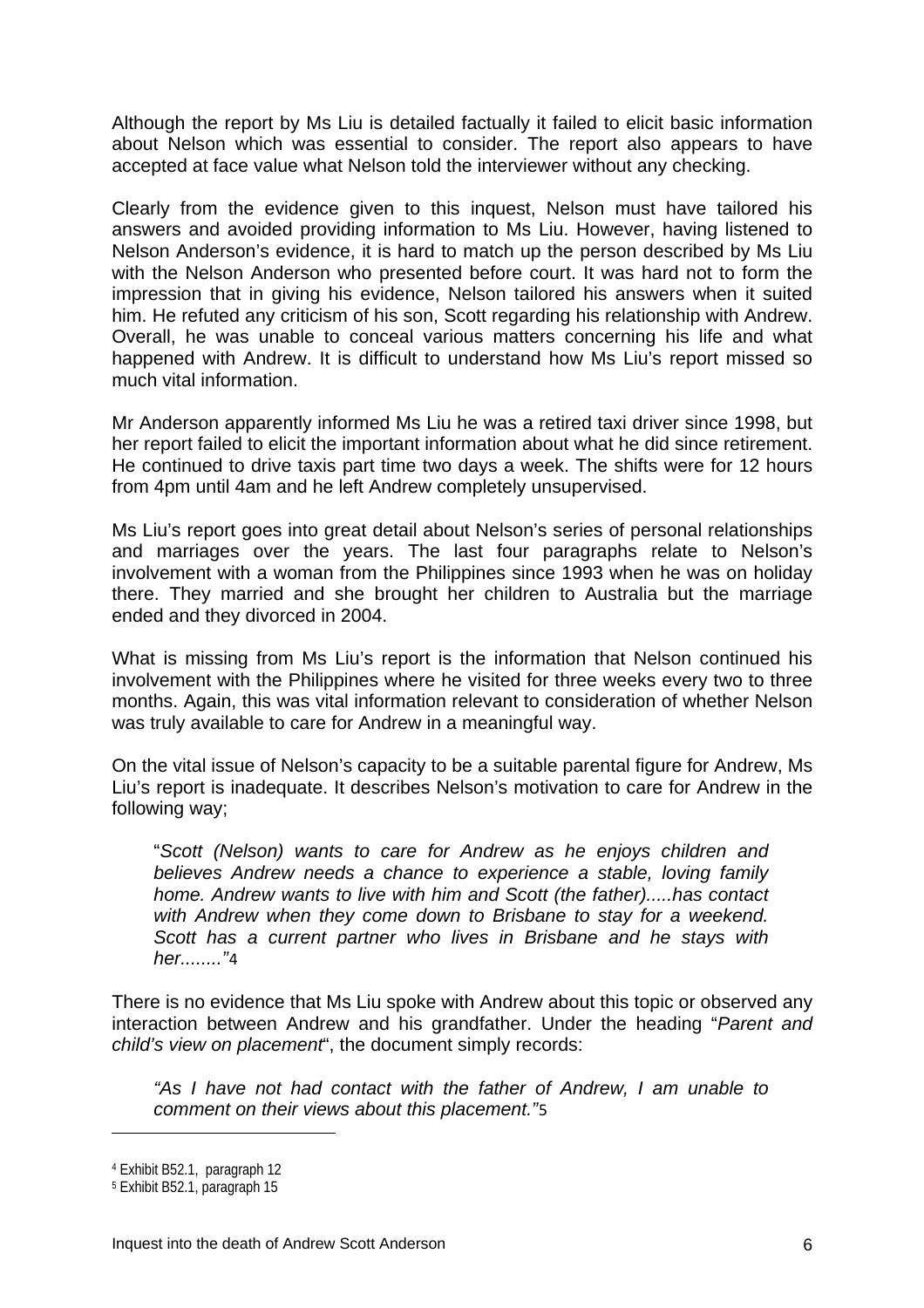There is nothing to indicate she ever spoke with or considered Andrew's view.

It was recorded the grandfather was aware Andrew had not attended school, was chroming and involved in theft. He told the interviewer he would need help to establish links with school and help from a therapist to manage Andrew's behaviours.

Nelson appears to have been more open with the interviewer about his son Scott than he was in giving evidence in the inquest. He detailed incidents of uncontrolled rage from the time he was a child and that everyone is afraid of Scott when he is in a rage because he can't control it.

Nelson readily informed this court he was an alcoholic but Ms Liu's report records he consumes about four cans of beer and twenty cigarettes a day. Of course Nelson may simply have misled Ms Liu but it is alarming, even acknowledging the benefit of hindsight, that Ms Liu's assessment of Nelson's capacity to care for Andrew was so misguided. Reading her report it is hard to reconcile the benign grandfather figure depicted with Nelson Anderson as he presented to the court.

Ms Liu recorded:

*"Scott (Nelson) aims to provide these needs by providing Andrew with love and understanding, hugs, routines to ensure stability and consistency and by working with the department to ensure that all other needs are met, such as therapeutic appointments and contact with family. He told me he sets reasonable limits and consequences if these limits are tested.* 

*He anticipates that he will require ongoing timely communication from the Toowoomba Area Office about the case plan, specific contact arrangements and information on Andrew's therapeutic and educational needs."[6](#page-7-0)*

# **Andrew's life while living with his grandfather**

There is no reason to doubt Nelson Anderson approached the task of caring for his grandson with the best of intentions. He told the inquest he had not had much involvement with Andrew when he was a young child. He believed his son Scott had lost his way since the end of the marriage with Toni, whom he held in high regard. He said Andrew's death had devastated Scott.

Despite the high ideals of providing Andrew with a loving, caring, stable home environment, Nelson quickly discovered the challenge of caring for Andrew was well beyond his capacity. Andrew came to stay with him on 13 August 2004. A month later on 10 September he was interviewed by Ms Liu and she recorded his aspiration

<span id="page-7-0"></span><sup>6</sup> Exhibit B52.1, paragraph 13.2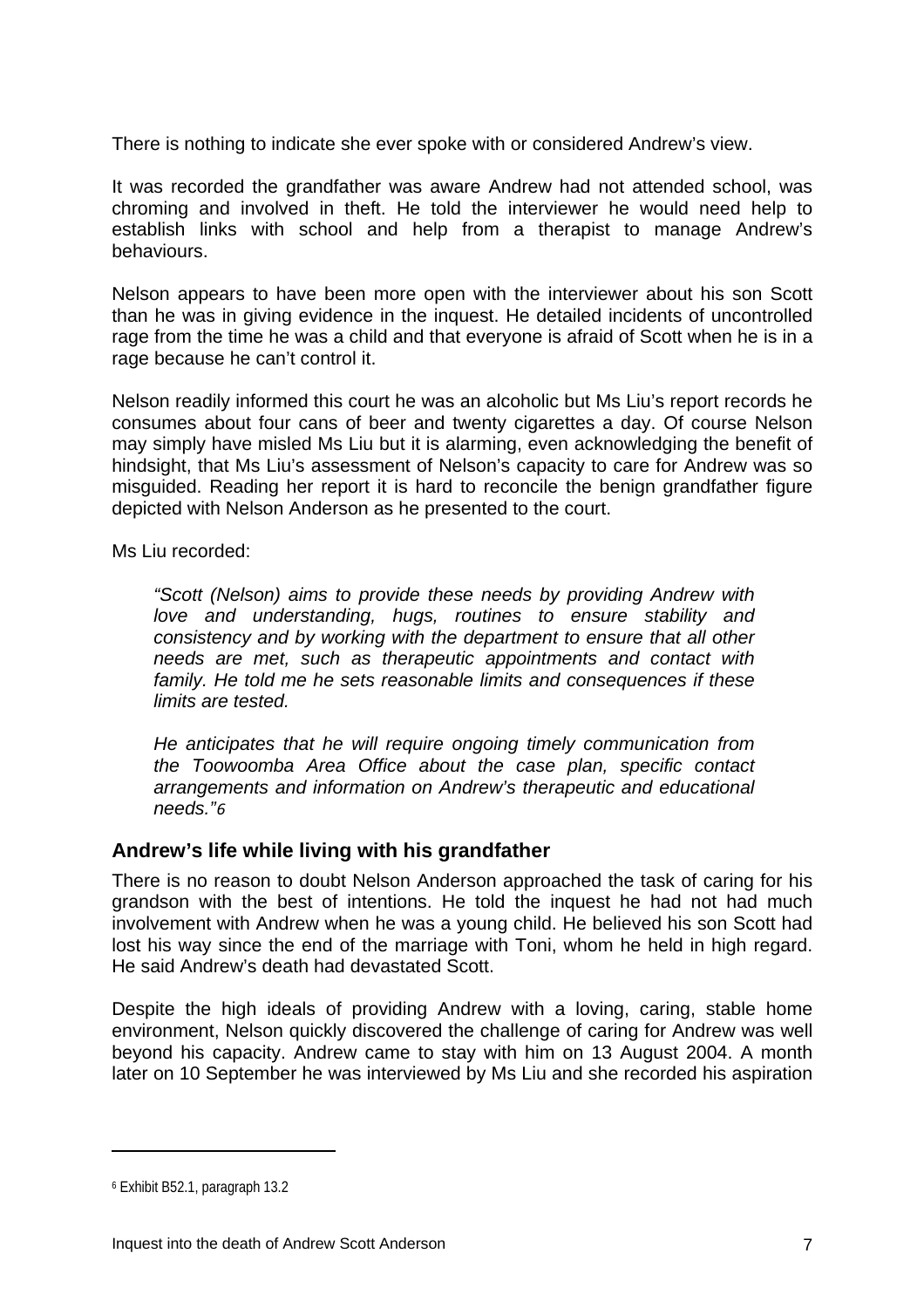of "*meeting Andrew's needs with love and understanding, hugs, routines to establish stability and consistency*".[7](#page-8-0)

Nelson's stated philosophy of caring for Andrew was not reflected in the interaction between grandfather and grandson. Nelson was asked in the inquest whether Andrew was already staying with him by the time of the interview. He said, *"Well Scott had brought a caravan, a twenty six foot caravan and put it in my back yard, and part of the time Andrew was living there , you know, with loud music and all that sort of business, and he just wouldn't listen to me, so I put an axe through his- the stereo system."*[8](#page-8-1)

Another telling description of the completely inappropriate placement of Andrew with his grandfather was revealed as follows. Nelson was asked, "*how was Andrew when he first came to live with you?*" He said,

*"Well first couple of days he was pretty good, but he wouldn't do anything around the house, he always had loud music on, and I have even got a chair at home he carved a swastika in it. When I asked him why he done it, he said because he was bored."* 

As well as obvious paint sniffing, Nelson was aware his own son Scott smoked marijuana at the house while Andrew was present. Other witnesses, including Scott's young girl friend, confirmed Scott used amphetamines daily during this time.

When asked what Andrew did day to day, the true state of Nelson's physical and emotional availability to his grandson was revealed;

*"Well I wasn't around much, but he seemed to be sniffing paint all the time and he'd keep denying it, but you could see the brown marks on his lips, and I have got a small place under the house where I have a lounge chair there and I went down there and had a look and there was paint tins all over the place."[9](#page-8-2)* 

Indeed Nelson wasn't around much for Andrew. According to his passport he was absent from Australia in the Philippines for 19 days from 14 October 2004, and then for 22 days from 12 January 2005 and another 22 days from 27 April 2005. The department appears to have had no inkling that Nelson was away overseas, although Nelson indicated he rang the department and advised he did not want to continue to care for Andrew. He told them Andrew was living on Macleay Island. He said they indicated Andrew was not supposed to be living with Scott and asked whether he had done anything to get him back. Nelson's response is again illuminating;

*"No, I was only pleased to see the back of him"*- referring to Andrew.[10](#page-8-3)

<span id="page-8-0"></span><sup>7</sup> B52.1 paragraph 13.2

<span id="page-8-1"></span><sup>8</sup> Transcript 1, page 21, l 52-56

<span id="page-8-2"></span><sup>9</sup> Transcript 1, PAGES 21-22

<span id="page-8-3"></span><sup>10</sup> T page 45, line 46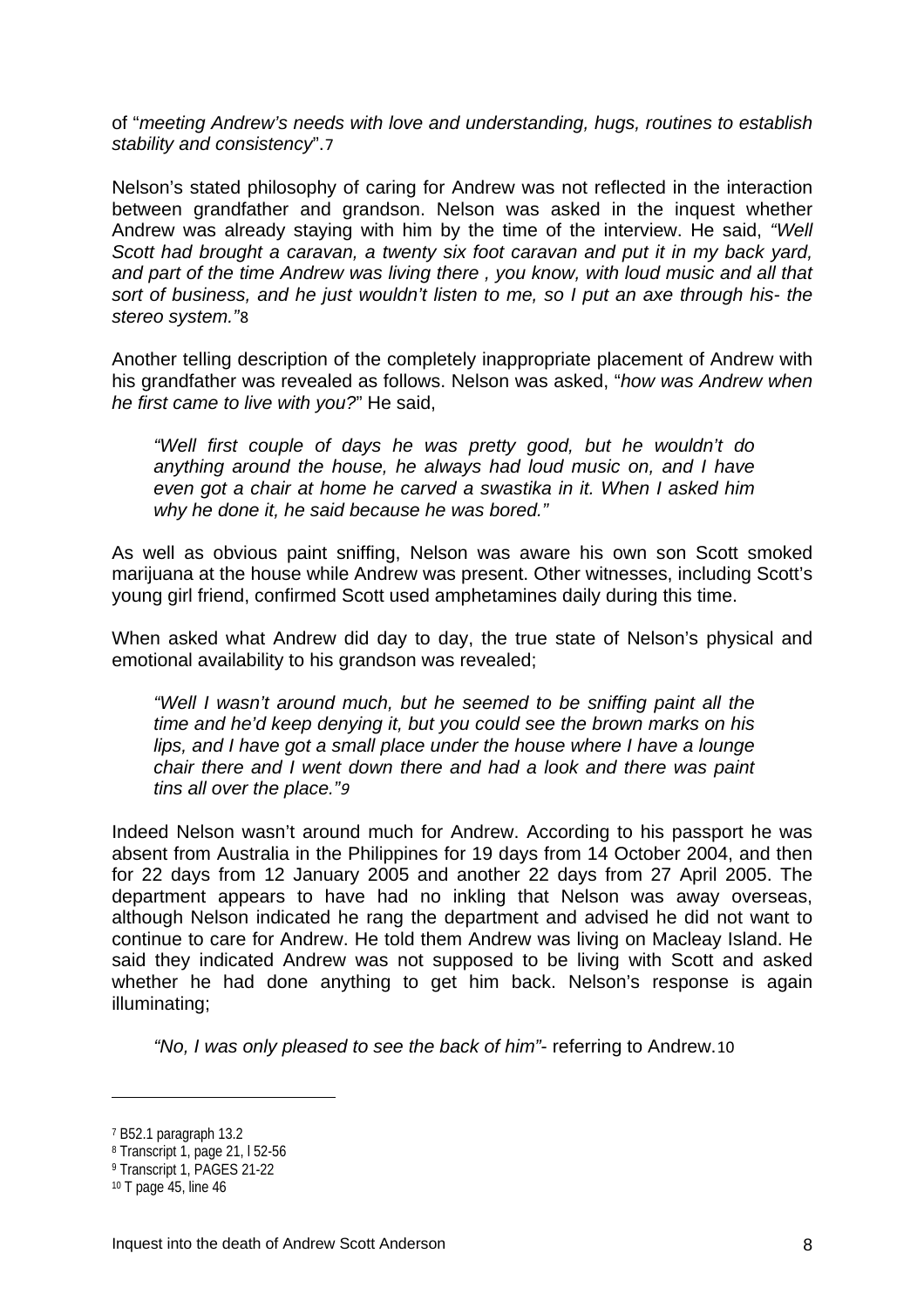Andrew ended up going to Macleay Island with his father who lived there briefly while trying to establish a small business. The venture was unsuccessful and by January 2005 father and son returned to Brisbane. Andrew remained living between his grandfather's home and his father's young girlfriend's parents' home. He did not attend school and he increasingly mixed with an older group of drug using people who gravitated to his grandfather's house. It was clear from the evidence that Andrew's father Scott also independently knew some of these people and sourced drugs from them.

Andrew's wellbeing can be gauged during this period from three episodes.

At the end of August 2004, after placement with his grandfather, he rang Kids Helpline stating he was unhappy living with his grandfather. He voiced thoughts of suicide.

The second incident occurred in early September when police took him to hospital after an episode of chroming. It was shortly after this occurred the department approved his grandfather as carer. A month later Andrew again attended hospital due to cuts to his wrists. He indicated he had been assaulted by others but this appears unlikely. He resisted help from the hospital. His father sent his young girlfriend to the hospital when Andrew was released rather than picking up Andrew himself.

# **The events leading to Andrew's death on 25 July 2005**

The inquest heard evidence from various people who came into contact with Andrew after his placement at his grandfather's home. Many of these people were clearly unreliable, drug affected at the time of the events and subsequently unwilling to divulge what they knew had occurred. What was common from all of this evidence was that Andrew was mixing with an older group of people who were involved in the use of marijuana, amphetamines and other drugs. In particular, he became friendly with an Alex O'Sachy and his brother Daniel O'Sachy. Andrew's grandfather considered Alex an unsuitable person for Andrew to mix with but he was powerless in his own home to exclude the various people that came and went.

On 23 July 2004, Andrew spent most of the day with his father. On his return home to his grandfather's residence, Andrew showed Nelson a hand gun, which Nelson recognised as a 25 calibre berretta. It did not have a magazine. Andrew said it was an early birthday present, but not from whom he had received the weapon. The grandfather did not pursue the issue of who had given it to him. He told him to get rid of it but did nothing more. When asked about the source of the weapon, and whether he had spoken to the boy's father about it, Nelson said, *"No, let sleeping dogs lie. What you don't know doesn't hurt you*."

He clearly failed to protect Andrew, a vulnerable, moody fourteen year old from the very real threat of harm this weapon presented.

There was evidence given to the inquest which detailed how Andrew spent the evening of 22 July. He was at Alex O'Sachy's place with Alex O'Sachy. There were other adults present. The group was using alcohol, marijuana and amphetamines. The evidence was Andrew was involved in this activity and accessed the drugs from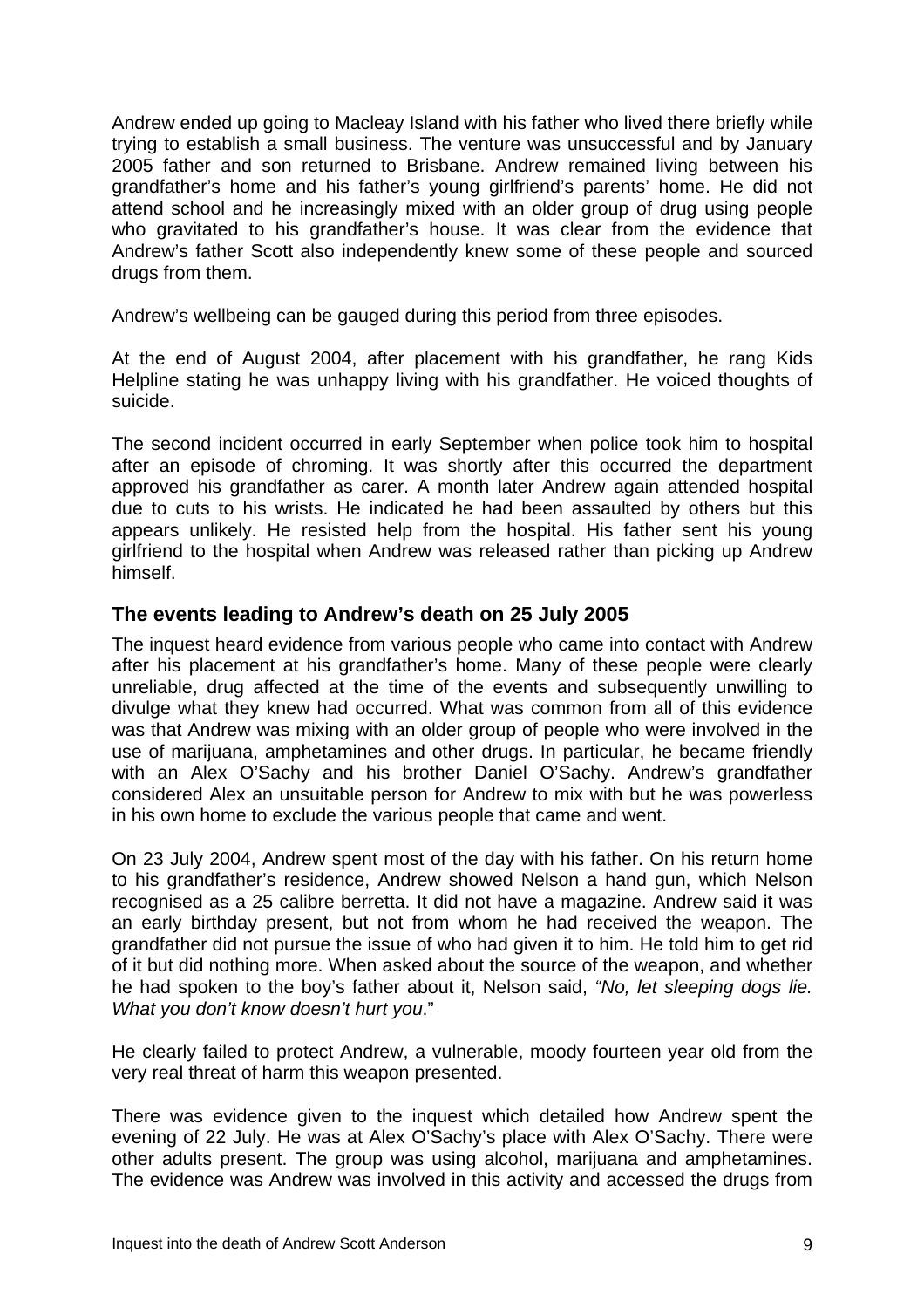Alex O'Sachy. Alex O'Sachy was in jail when evidence was taken for the inquest. He was completely unhelpful and obstructive in withholding information from the inquest.

I reject his assertion he has lost his memory about Andrew and the events of the night prior to Andrew shooting himself. He acknowledged, reluctantly, he knew both Andrew and Scott Anderson. He denied supplying drugs or involvement with guns.

Further information about guns was provided to the inquest. On 22 July, Andrew told the group at Alex O'Sachy's there were four guns in a vehicle at his grandfather's house. He said they belonged to his father, Scott. An attempt was made to obtain these guns with a plan of using them to buy or swap for drugs. The car could not be accessed and the guns were not sighted.

Nelson Anderson told police Andrew was at home on the morning of 23 July 2005 and that Alex O'Sachy was also at the house with Andrew when Nelson left for the day. The grandfather was planning to meet friends as he usually did on Saturdays at the Chinese Club. It is not known whether Alex O'Sachy was in fact present when Andrew discharged the hand gun nor is it known where Andrew obtained ammunition.

On 23 July, Andrew was anticipating spending time with his father. He expected his father to pick him up for a roast at his father's girlfriend's parents' place. Andrew rang his father to check arrangements but his father told him he should catch a bus. A series of phone calls occurred with the boy berating his father for unreliability and the father blaming the son for past misdeeds and contributing to the break up of the family. In the early afternoon Andrew rang his father again.

He simply said, "*Good bye Dad".* Then there was a sound described as a loud popping sound followed by a thump. Scott told police he immediately feared Andrew had shot himself. Why he thought this, was left unexplained. His girlfriend's father drove Scott to Nelson's house and the ambulance was called. Scott Anderson was the first person to enter the house and he indicated Andrew was alone in the house, unconscious, with a gun shot wound to the head. There was also evidence that a phone call was made to Giovanni De Bella, another associate of Scott Anderson who was allegedly also involved in drugs.

The phone call was very soon after Andrew was shot and informed Mr De Bella of the incident. There was evidence he too immediately drove to the scene and parked across the road. One can only speculate why Mr De Bella attended but did not apparently go into the house to assist.

Andrew was taken to hospital but did not regain consciousness. Despite surgery he was unable to be saved and he died on 25 July 2005, six weeks prior to his fifteenth birthday. Ante mortem toxicology indicated the presence of cannabis, low level benzodiazepines and above therapeutic level of anti depressant mirtazapine.

There is insufficient evidence to make a finding on the source of the weapon used by Andrew to inflict self injury. Both Alex O'Sachy and Scott Anderson indicated to police the circumstances in which they handled the weapon. Because of the timing and their contact with Andrew on the day and previous evening as well as the day on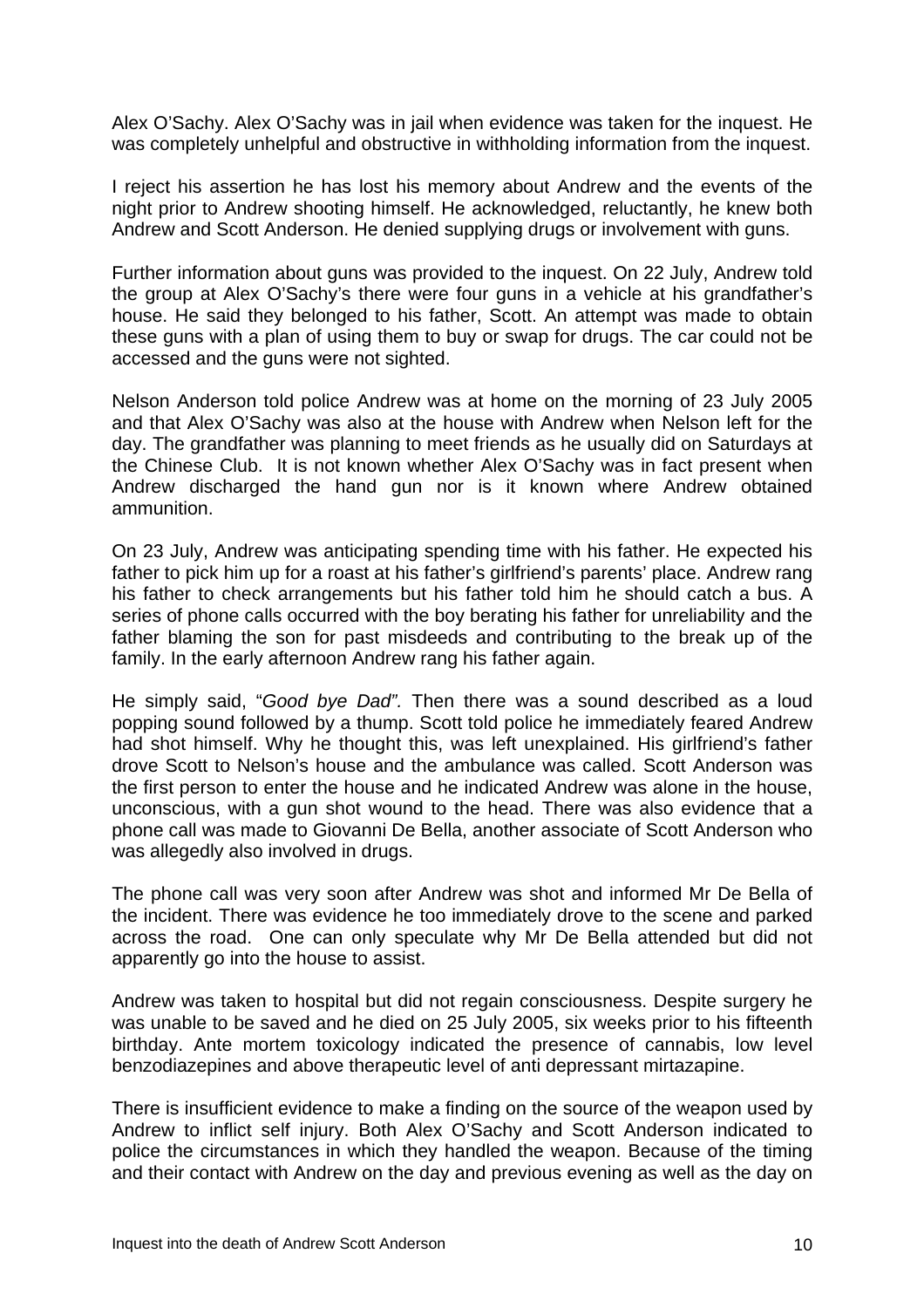which Andrew shot himself, they remain the most likely sources of the weapon and ammunition. It is possible the weapon may have been obtained from one source and the magazine and/or ammunition from another source.

There was also evidence there were other guns in the boot of the car at Nelson Anderson's address. Nelson gave evidence the boot lock had been broken and he noticed a screw driver. There was the opportunity and several people present at the scene prior to the arrival of police when any other weapons, if they were in fact hidden in the car, could have been removed from the scene. Andrew clearly knew of the existence of the guns in the car. He may have simply directly accessed one from the car.

This inquest remains unable to make specific findings concerning these issues.

# **Investigation of Andrew's death**

Detective Sergeant Anthony McNae investigated Andrew's death thoroughly and with obvious concern that a fourteen year old boy in the care of the department had died in such tragic circumstances. The weapon was unable to be identified on any register of firearms. There were shot gun rounds found in Andrew's room, but no other ammunition. There was evidence connecting Andrew's father Scott with the older drug using group of people with whom Andrew was known to associate in the months leading to his death. There was evidence Alex O'Sachy rang Andrew's father with condolences indicating some familiarity.

Detective McNae encountered reluctance by many of the people involved in Andrew's life to be forthcoming about this tragedy. The common thread of involvement in illegal use of drugs bound the group together. There was a reluctance to assist with the investigation or to incriminate each other.

# **The role of the Department of Child Safety**

I do not propose going through all of the evidence of the involvement of the Department in the life of Andrew Anderson which is detailed in the transcript. At the outset it is acknowledged the Department was operating in difficult times with limited resources of staff and limited availability of suitable foster parents to care for a young person such as Andrew.

Since Andrew's death there have been both internal and external review processes of the management of Andrew's care. There have been positive changes made within the Department.

However, despite the difficulties faced by the Department it cannot be denied Andrew Anderson was not adequately assessed, monitored, placed, reviewed or provided for from the time he was placed in the protective care and custody of the Department.

The first response to the crisis precipitated by Andrew's father assaulting the boy was timely and appropriate. Emergency placement was provided. A senior and experienced team leader, Alison Willis, attended the school and set in motion the process to bring Andrew into the care of the Department. However, there was a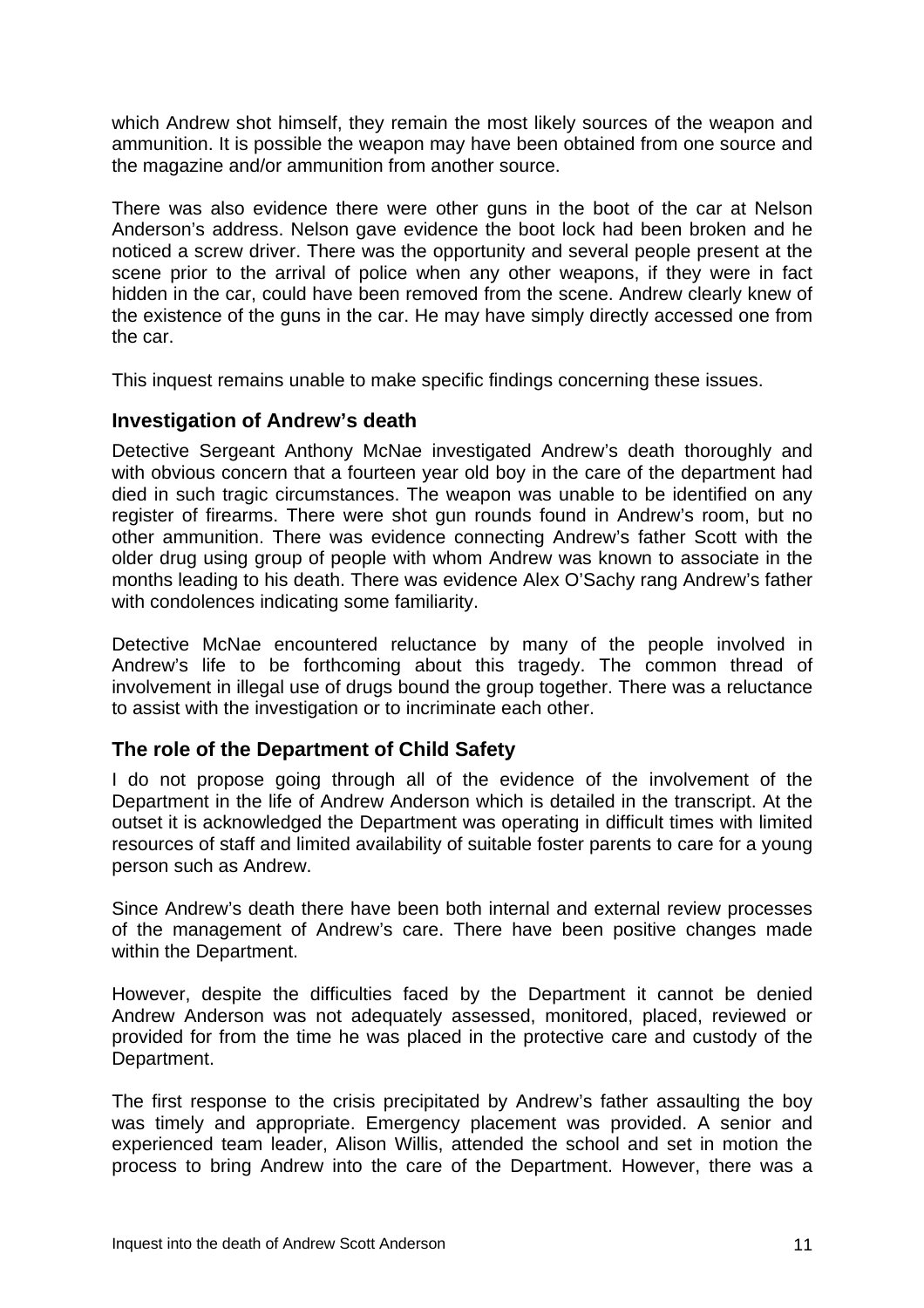delay of about 3 weeks before a case worker was assigned by another section and by that stage a decision had been made placing Andrew in a foster home. An application for a court assessment order was required to enable the case worker to assess and investigate Andrew's needs and available options. In due course an application for a child protection order was made and Andrew's father, Scott Anderson, consented to that order which gave temporary custody to the Department.

Ironically the order was due to expire in July 2005, the month Andrew died.

Resources were so scarce there was only one foster family available to Andrew, although had there been an opportunity for a case worker to be involved from the very start, one wonders if other options might have been considered. As already referred to, the chance of this foster placement being successful was remote given the parents' huge responsibility in caring for their own three children and an additional five foster children.

Initially there was good ground work performed by the first case worker, Emma Lusk in attempting to identify Andrew's particular difficulties, but when the home placements failed and Andrew was placed in a communal share house, the downward spiral commenced. Since Andrew's death and the reviews, there is information to indicate there are more external supports available to assist young people like Andrew if unable to be placed in foster homes. The evidence is clear it was from the time of placement in the communal youth house that Andrew was first involved with older adolescents who were themselves already offending and accustomed to the juvenile justice system. Andrew's challenging behaviours appear to have worsened from this time, including the commencement of paint sniffing.

Andrew's father Scott was an unreliable and often an unhelpful and obstructive person for the Department to work with. The Department of course attempted to work towards reunification but it was acknowledged in evidence Scott Anderson never engaged with the Department in addressing the issues of child safety which caused him to be placed in care in the first instance. Despite this knowledge that Andrew was overly influenced and dependent on his father who had physically assaulted and rejected him, the Department failed to manage this very difficult relationship between father, son and the Department. When the placement at the communal house broke down and Andrew was in temporary overnight accommodation, his father stepped in, told the Department he had taken Andrew and was placing him in "boot camp". This was in August 2004. What in fact occurred was Andrew was taken to his grandfather's home in Brisbane.

However, it was incumbent on the Department to ensure the provision of stable accommodation for Andrew and then to address his needs for specialist intervention regarding his behaviours. Without this there was little chance he would ever be successfully re-integrated into mainstream education. Indeed, it does not appear Andrew returned to school at all after coming into the care of the Department. By this time, Andrew's case was again being managed within the team led by Alison Willis. There was no consideration that the Department might act to recover Andrew into their custody.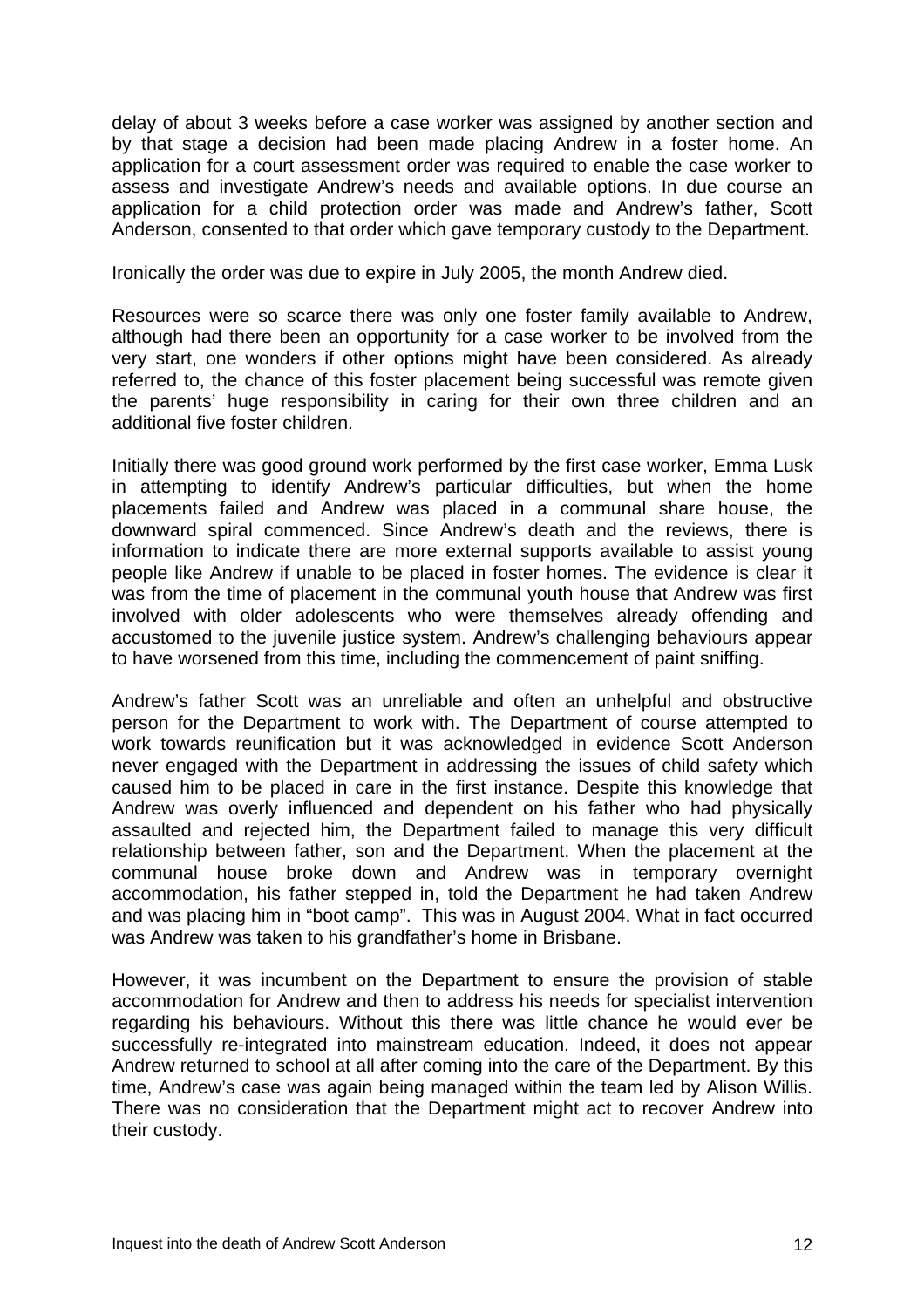In hindsight, Ms Willis conceded there was missed opportunity to engage with Andrew's stepmother Toni to consider whether, with support, she may be an alternative carer for Andrew. Instead of immediately taking some action to recover Andrew into the Department's care and control, the situation was allowed to take its course and some ratification of the process occurred by way of the relative carer assessment of Nelson Anderson.

I have already referred to the inadequate way in which the assessment of Nelson Anderson as a suitable relative carer was performed. Although the assessment reads well and sounds a positive proposition, it did not stand scrutiny on hearing evidence from Nelson Anderson. It is hard to imagine that Nelson Anderson could have concealed the limits of his likely capability and experience as a parent when interviewed by an experienced practitioner. In review it appears the Department was too ready to accept and authorise the grandfather as a suitable carer simply due to his availability, rather than properly exploring alternatives.

But the report did qualify the endorsement of the grandfather to care for Andrew with an acknowledgement that Nelson would need support. As far as can be gleaned, he received minimal support from the Department with the exception of the basic monetary allowance for a carer. Nelson could not identify a particular person to contact within the Department if he needed guidance. There is nothing to indicate there was ever a home visit after the initial assessment of Nelson Anderson. This failure by the Department remained unexplained except that the Toowoomba department decided to transfer the file, to the Mount Gravatt office.

This attempted "transfer" of the file between offices was particularly galling to listen to. Again I note the overall under-resourcing and stress on departmental staff across the state. I note at the time Andrew was first placed in care it coincided with the department's response to the CMC report regarding overall management of child safety in Queensland. It was, and still is, a difficult time to work in the Department which bears the critical responsibility for child safety.

However, stating the obvious cannot be avoided. The proposed transfer from Toowoomba to Mt Gravatt commenced on 2 September 2004. It stalled. The stumbling block was at the Toowoomba office which failed to forward sufficiently detailed material to enable the receiving office to accept the referral. It is not sufficient action or a discharge of responsibility for a senior team leader to say she rang and left messages which were not returned. Indeed an examination of the records show an attempt to transfer the file did not in fact occur until the responsible team leader, who had assumed carriage of the file, went on leave and delegated the task to someone else in her absence. It was not til mid February 2005 that paperwork was received by Mount Gravatt. Andrew's whereabouts were unknown by this time and the information about Andrew was so outdated that it was unsurprising the receiving office asked questions before agreeing to accept the referral.

Meanwhile, Andrew had left the Toowoomba area and moved to Brisbane, and then back and forwards, including a period on Macleay Island. He was sometimes in the care and at the residence of his grandfather and sometimes with his father, the person from whose care the Department had originally removed Andrew. The bureaucratic war between departmental offices in Toowoomba and Brisbane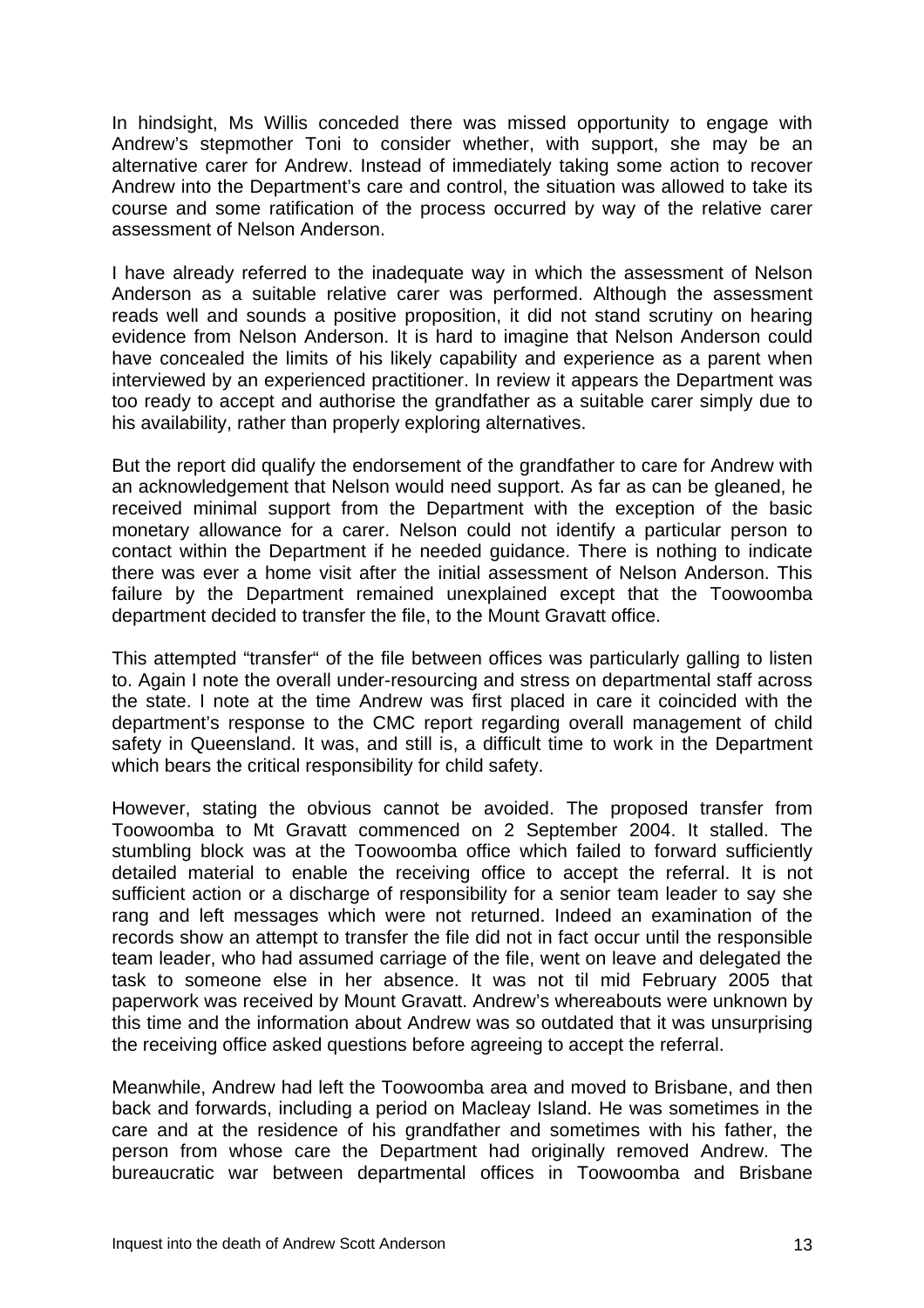continued as to whose responsibility it was to care for Andrew. The result was a tragedy for Andrew. From October 2004, no-one took responsibility for properly supervising and maintaining contact with Andrew. Of course he was difficult, and the family was difficult but it is the Department's responsibility, not the child's, to ensure he was safe.

As for Andrew, he kept contact when he wanted to, primarily by phone. He remained torn by a father who fluctuated in his availability, both physical and emotional to his son. He became involved in chroming, marijuana and ultimately amphetamine use as his interactions with older drug using adults increased. He did not return to school. From the evidence it can be inferred he was depressed and became suicidal. There was notification of Andrew's risk of suicide after a call he made to Kids Helpline. There was a referral to counselling over the phone but still no face to face meeting with Andrew or consideration of exactly how he was getting along at his grandfather's home. There was then at least one serious attempt at suicide when Andrew cut his wrists, left a note on a mirror stating an intention to suicide and was admitted to hospital.

Although this was flagged within the system even this extreme incident did not prompt further intervention or support for Andrew or his family, who were clearly, not coping.

One difficulty which was revealed was the system of the carer assessment being signed off by the Manager for child safety, but the document, which included vital information about the need to support the family, was not copied and returned to the case worker. This must be remedied.

Had there been some supervision or review or visit to Andrew and his grandfather, it would have been readily apparent they were not getting along and the grandfather had no control or influence over the boy, nor his own adult son, whom he feared.

The Department's records also indicate there was some forewarning in a phone discussion that Nelson was going overseas. Instead of any proper inquiry, it was simply assumed the grandfather would take the boy with him if this was to happen and he would need to obtain a passport. The evidence of course was that Nelson had no intention of taking the boy with him during the three periods overseas totalling 63 days which fell between 14 October 2004 and 18 May 2005. The Department was unaware Nelson went overseas until after his final return. Certainly Nelson was evasive and no doubt reticent in volunteering information, but it remained the Department's responsibility to ensure stable arrangements for Andrew's care were in place.

From October 2004, Andrew's situation became the focus of a report to SCAN, the interdepartmental group which includes health, child safety, education and police, which considers children at risk. Police reported Andrew had been located in the household occupied by Alex O'Sachy and his brother Daniel. Alex was affected by paint sniffing, and, inexplicably, Andrew was left in the "care" of the also unreliable brother, Daniel. The information went back to the Toowoomba office, who remained responsible for Andrew. Any proper inquiry at this time would have revealed the approved carer, Nelson Anderson had left the country on 14 October and was not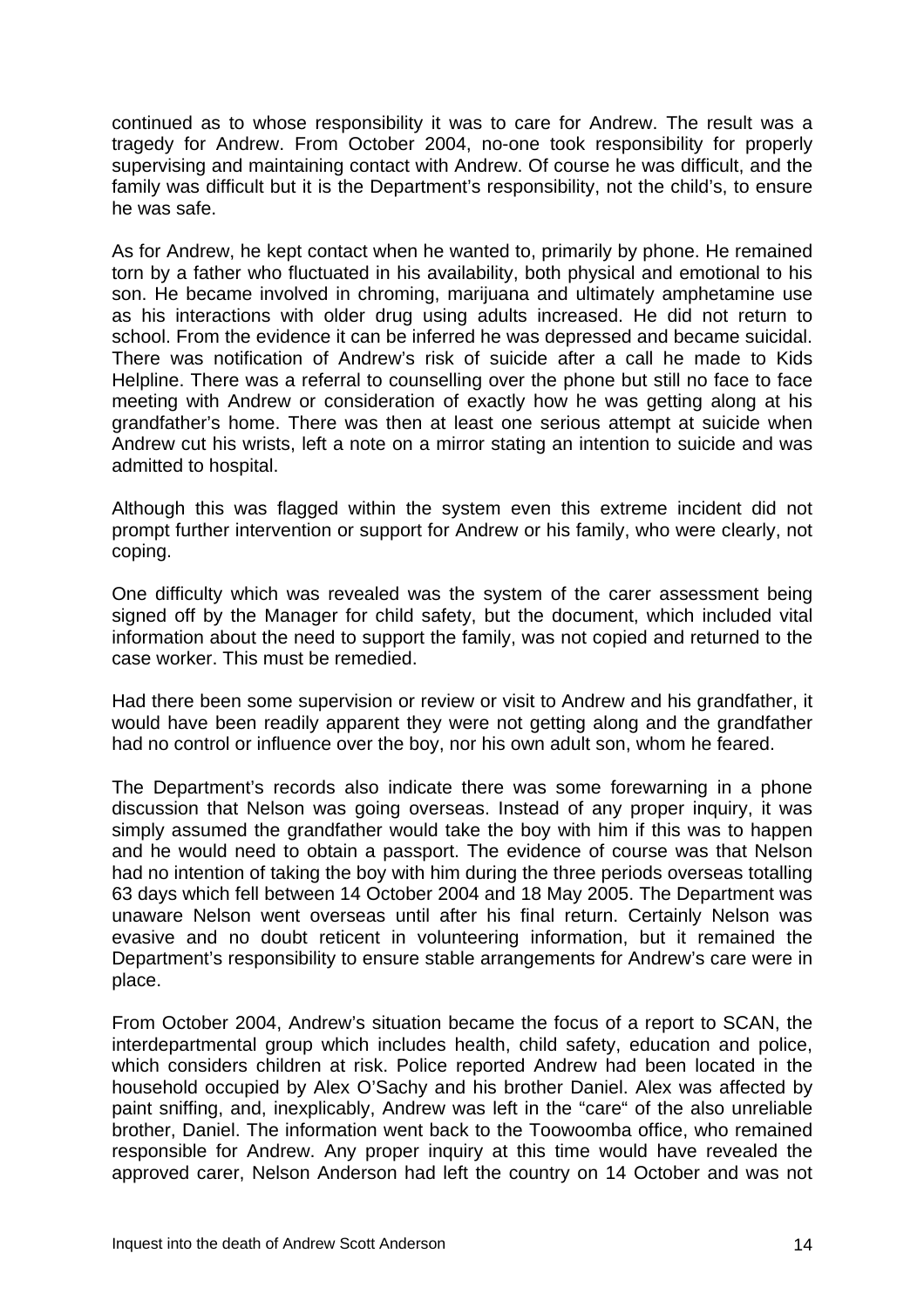due to return until 1 November. Whatever supervision his father, Scott offered during this time did not safeguard Andrew from further exposure and involvement with drug taking and offending older people.

Andrew's name was maintained in SCAN meetings convened in Brisbane from October 2004 through to April 2005 when the case was closed on the basis of information the Toowoomba office was managing Andrew's care. It was not doing so in any meaningful way. The team leader, Alison Willis had assumed the case work role for Andrew from 17 November when the existing case worker herself moved into another role. There was some information during this period that Andrew was back with his father on Macleay Island.

On 22 February 2005, Nelson Anderson contacted the Department and indicated Andrew was missing, but possibly at his sister's back in Toowoomba. By 9 March, Nelson confirmed he was no longer prepared to care for Andrew due to Andrew's behaviour as well as the behaviour of his own adult son, Scott. Nelson said both were using drugs and that Scott would come in and take Andrew whenever he felt like it. He could not say where his son or grandson was, possibly in Gympie.

Nelson had been deleted on the departmental records as carer on 9 February.

Again there was an impasse. Notes indicate although neither the Department nor the grandfather knew where Andrew was, except that he was probably with his father, a formal notification and follow up of his whereabouts was not commenced. The grandfather declined to go to police to make a report as he said the boy was with his father. The police could do nothing without a report. The Department did not pursue the issue either. The team leader did not escalate Andrew's particular matter with her manager.

Despite this advice of Andrew essentially being unaccounted for, the team leader did not re-open a SCAN notification or pursue further police assistance to locate Andrew when the SCAN case based from Brisbane was closed.

The manner of Andrew's death could not have been anticipated but there was a series of escalating incidents indicating he was in trouble and likely to come to further harm.

His father must bear the burden of remembering these events and look back with regret that his own actions might have been different.

The Department must also respond to Andrew's tragic death. There was evidence of serious consideration and review by both internal and external review processes being undertaken. I will not detail the changes already made.

The evidence at inquest revealed the buck passing between offices and the time that elapsed during which Andrew remained practically unknown with regard to his whereabouts and activities. Senior managers failed to reassign Andrew or to intervene and check on his well being.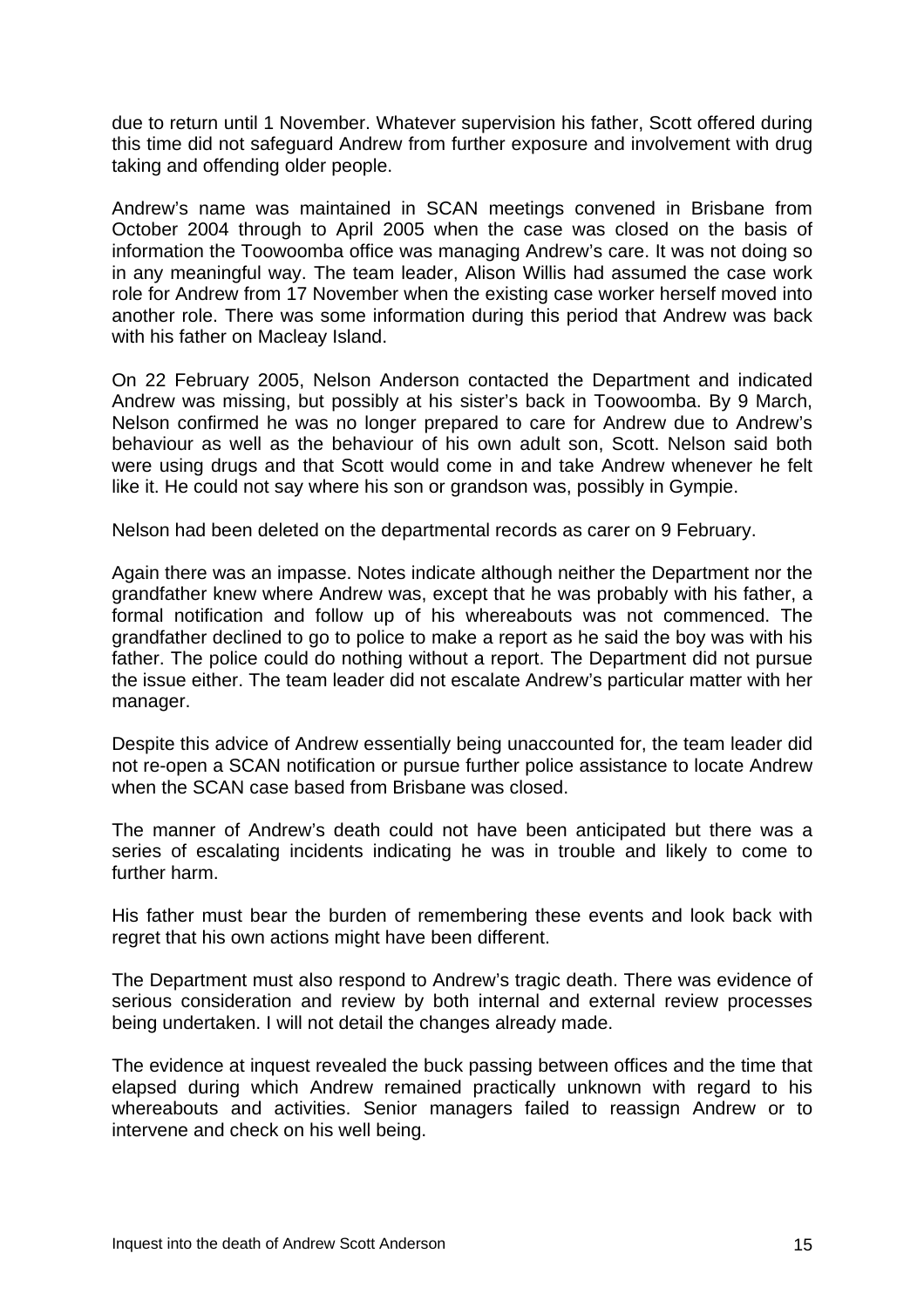Although it is not necessarily helpful to identify a particular officer who should have stepped up and accepted responsibility to make sure Andrew was cared for, it is important there is a real response to Andrew's death. Senior managers must accept responsibility, make decisions and take action when critical events occur.

# *Findings required by s45*

I am required to find, as far as is possible, who the deceased was, when and where he died, what caused the death and how he came by his death. I have already dealt with this last issue, the manner and circumstances of the death. As a result of considering all of the material contained in the exhibits and the evidence given by witnesses at the inquest, I am able to make the following findings in relation to the other aspects of the death.

# **Identity of the deceased**

The deceased person was Andrew Scott Anderson

# **Place of death**

He died at Princess Alexandra Hospital, Brisbane, Queensland.

# **Date of death**

Andrew Anderson died on 25 July 2005.

### **How he died**

Andrew Scott Anderson was living at his grandfather, Nelson Anderson's home at Newnham Street, Upper Mt Gravatt. He was placed with his grandfather as a suitable relative carer by the (then) Department of Child Safety, (now Department of Communities) after his father, Scott Anderson assaulted him. There was significant history of Andrew's behavioural difficulties which impacted on Andrew's ability to remain within the education system and on his family. He was taken into care on 19 March 2004. Andrew did not attend school after this time. His residential placements were unstable and he became involved in the inhalation of stimulants, smoking marijuana and the use of amphetamines. He appeared to be depressed and he self harmed requiring a hospital admission in October 2004.

On 22 July 2005 he spent time with his father before returning to his grandfather's home. He showed his grandfather a 25 calibre handgun indicating it was an early birthday present but not indicating the source. There was no magazine or ammunition with the gun. His grandfather told him to get rid of it, but did not confiscate it.

On the evening of 22 July he was in company of several adults at a nearby residence and participated in the use of marijuana and amphetamines. He revealed to the group the presence of some guns in the boot of a vehicle at his grandfather's house.

On 23 July 2005 he was in telephone contact with his father, Scott Anderson throughout the day trying to negotiate with his father to pick him up to have a meal together. His father was unavailable and told the boy to catch a bus. Andrew rang his father again and said, "*Good bye Dad*". There was then a loud popping sound and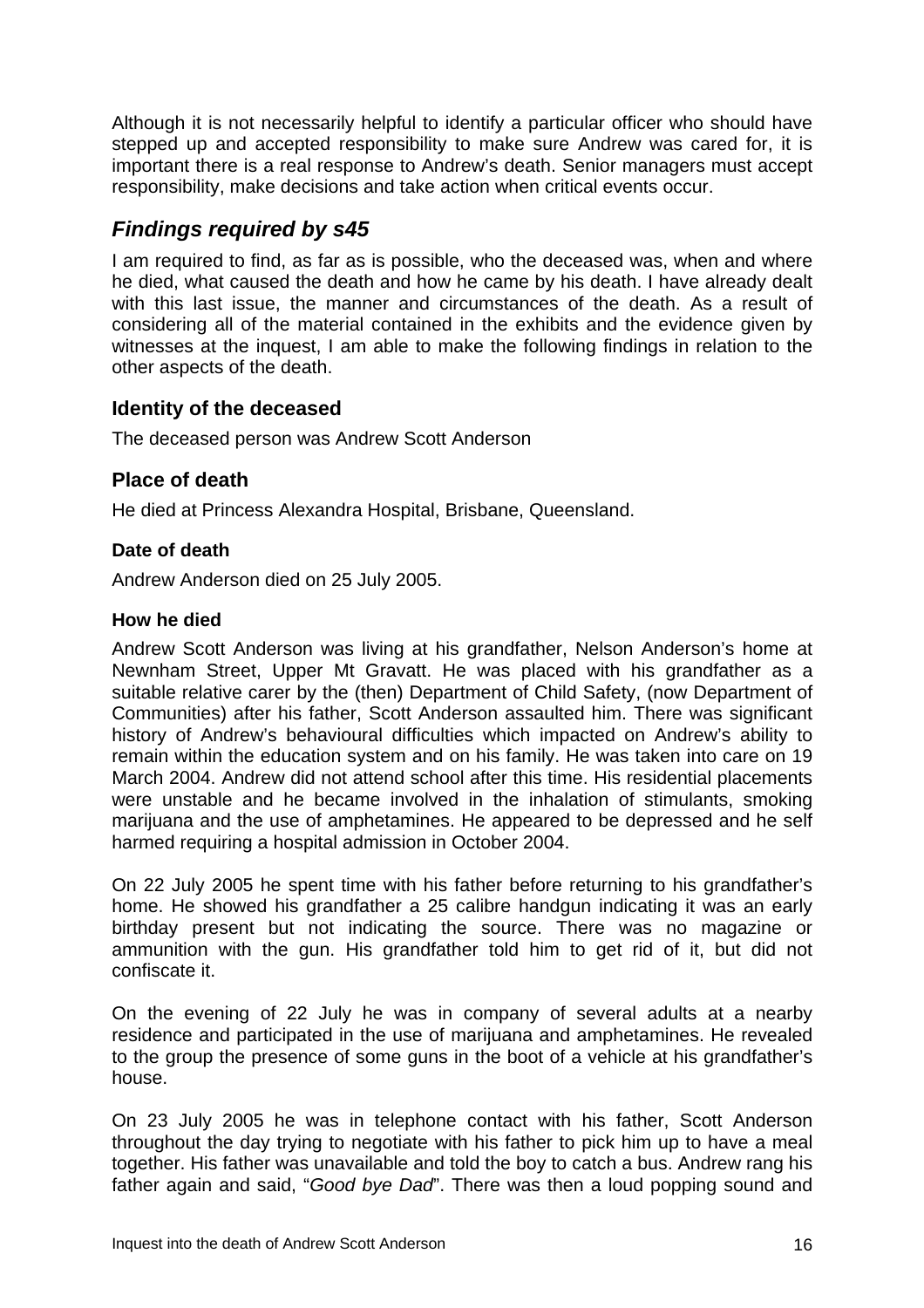the sound of a fall. The father presumed Andrew had shot himself. He rushed to the grandfather's residence where he found Andrew unconscious with a fatal gun shot wound to the head. Andrew did not regain consciousness and died in hospital two days later.

## **Cause of Death**

The cause of death was a gunshot wound to the head.

The evidence is that Andrew deliberately discharged the weapon and would have had sufficient knowledge to understand the risk of serious harm or death. However, it is also clear he lacked the capacity due to depression and immaturity to critically evaluate his actions at the time which appear to have been an attempt to gain his father's attention. It was also noted his ante mortem toxicology revealed the presence of cannabis, low level benzodiazepine and high level antidepressant. It was unclear whether any of the prescribed medications had indeed been prescribed or whether they were illicitly obtained.

#### **Concerns, comments and recommendations**

Section 46 provides that a coroner may comment on anything connected with a death that relates to public health or safety, the administration of justice or ways to prevent deaths from happening in similar circumstances in the future.

As already referred to the Department has reviewed the way in which Andrew Anderson's care was managed. I commend the reports of both the Child Death Case Review and the Child Death Case Review Committee.

I make the following comments to emphasize the importance of certain matters which arose in considering Andrew's care. Some of these issues have already been addressed by the Department's reviews. The purpose is to assist in preventing deaths of other young people in the care and custody of the Department of Communities.

#### **(1) Transfer of a case file between offices**

At a structural level the Department must create a system and allocate responsibility to ensure that where a child is "mobile" between different offices that child's needs are properly met. Identification that this problem has arisen must attract mandatory review and responsibility by a more senior level of practitioner to address how the child's needs are met.

The Department has responded to this issue with a suggested time frame in which a transfer should occur. The responsibility to make this happen must be accepted initially by the relevant case worker. There should be a requirement for that officer to formally advise their line manager as soon as circumstances arise indicating the need for transfer. There should then be a joint responsibility to ensure the transfer happens within the required time frame, and ensure delivery of services, and continuation of essential case work services during the transition by whatever are the appropriate mechanisms.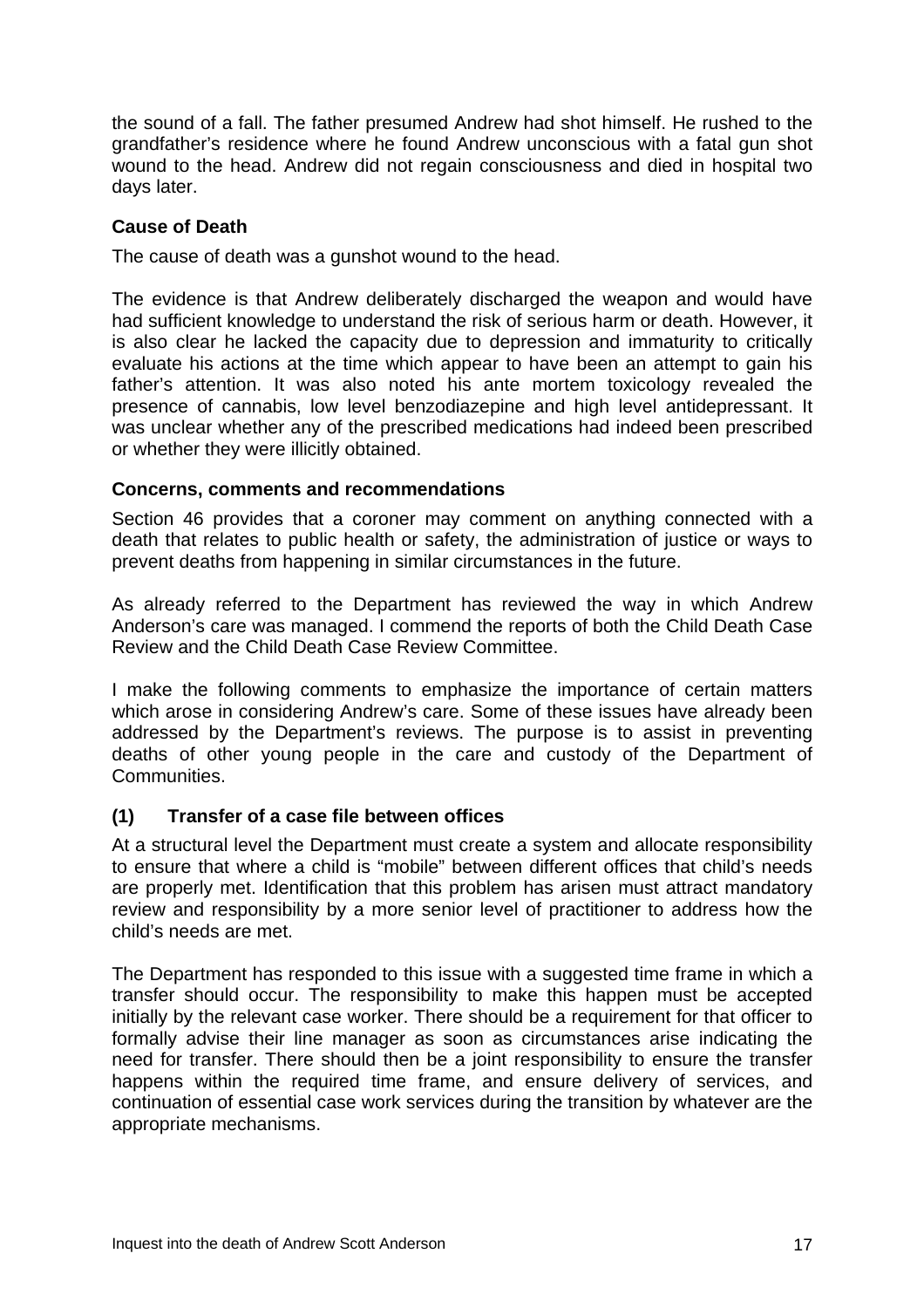A deadline should be set by which time the line manager must escalate any problem with the transfer to higher management within both offices.

# **(2) Where a child in care/custody is missing**

The guidelines for responding to this situation must be reviewed within the regime of the SCAN process so that there is a timely decision made about what is to happen. Dong nothing should not be an option and a review of how the Department works with Queensland Police should be considered.

# **(3) Placement of child in a particular residential arrangement**

It is noted that the Placement Services Unit now manages the assessment and placement of a particular child in a suitable residential arrangement. The provision of information from the case worker into that placement decision is now provided for but it is recommended that the assessment report, which is signed off by the child safety manager, is copied and returned directly to the case worker. This will enable better understanding of the situation in which the child is placed and to ensure the child and family are supported through the placement.

# **(4) Assessment of relative carers**

Where a placement with a relative carer is proposed, the assessment process must comply with legislative requirements to ensure the child's needs are met and the placement is suitably supported by resources, including where appropriate, physical visits to ensure the child is properly cared for.

The assessment of family members must be considered within the criteria set by legislation and proposed carers must meet those requirements. There must be a proper consideration of who might meet the child's needs, and not just a consideration of who is readily available. The Department must be satisfied that the person/family is suitable and has capacity to perform the role.

Where a qualified approval is given subject to the provision of conditions or supports, the Department must meet its responsibility to provide these supports and continue to monitor suitability. Where a placement is made with a relative carer, it is recommended the assessing report writer observes interaction between the child and proposed carer, and the child's wishes are taken into account in accordance with their age as appropriate.

The evidence in this inquest showed the potential availability and suitability if supported, of another 'relative carer", namely a step mother. This was not considered and it was suggested the Department does not consider step parents as possible relative carers. If this is indeed the policy it should be reconsidered to also include step parents as possible suitable relative carers.

# **(5) Dealing with difficult families**

Discussion and policy papers have been written in response to the Department's review to guide practitioners in how to deal with difficult children and their family members. What has not happened yet is the development of training for case workers around these polices directly available. This should be a priority.